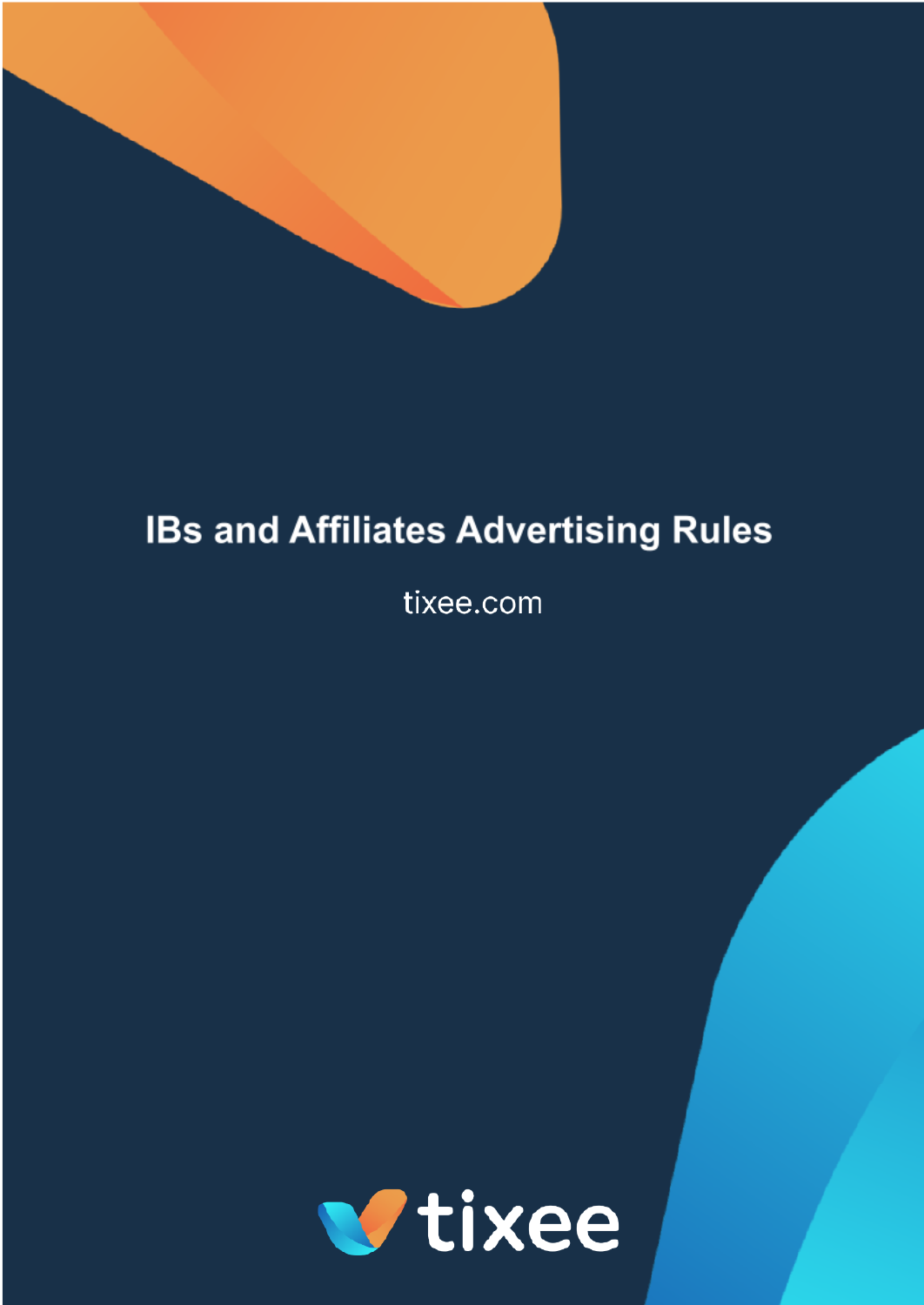#### **Self-made advertising materials**

All such materials need to be pre-approved by Tixee. Notify, communicate with and seek feedback from Tixee for promoting any marketing material created and/or designed by you. Any material created by you and used for advertising, including but not limited to creatives, landing pages, domains, emails and more should be submitted to your affiliate manager for prior approval before launching. If you use any contact forms, comments sections, newsletters, live chats or any other form of direct and private communication between you and your visitors/readers, you undertake the responsibility to act in good faith at all times and must not make any false or misleading statements with respect to Tixee and/or the services provided by the Company and/or engage in any other practice which may go against the best interests of the potential client and may affect adversely the image and credibility of Tixee.

#### **PPC**

You must not bid on Tixee brand names, derivatives and/or other misspellings of the name. All Tixee's brand names and/or other misspellings of the name must be added as negative keywords in all pay-per-click activities. Additionally, you must not use brand names in-text ads and/or display URLs. \*An exception can be made at Tixee's discretion.

#### **Social Media**

In a case when a Facebook or other social network page (including YouTube) is used for promotions on the social network pages can be accepted as a traffic source only if these pages are not promoting Tixee directly but instead promote a website which is used as a traffic source itself. An exception can be made at Tixee's discretion. Make it clear on your page, where appropriate, that this is not an official Tixee social network page.

Do not promote competitor products, or products that cannot be used with the Tixee platform, from your page. Promotion of Tixee products, or related forex products that can be used on the Tixee platform, is allowed.

#### **Paid Social**

Due to Facebook regulations it's not possible to use paid ads to attract clients. If Tixee detects clients coming from Facebook paid ads, these clients will not be attributed to the partner whose link was used.

In the case of other social network pages, it is forbidden to use fraudulent schemes when buying advertising for Tixee's brand. Purchasing ads for pages that may appear to the user as Tixee pages is prohibited. Creating and maintaining these pages is considered a violation. It is only permitted to keep a page, as your own resource that is not similar to the resources of Tixee, and purchase advertisements for this resource.

**Applications**

## True to the market.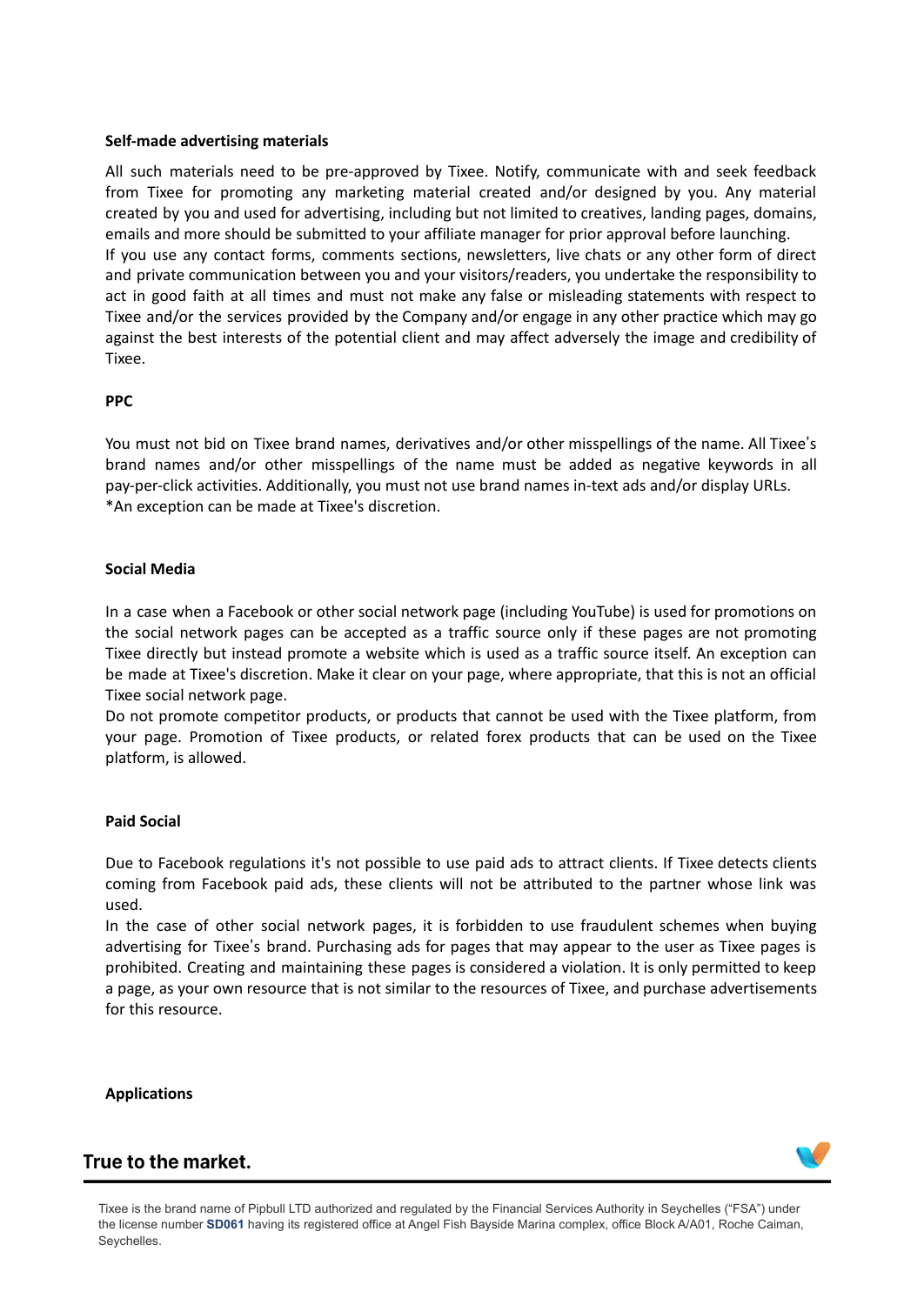In the event that you are releasing apps into the app store you must ensure that the app name does not feature Tixee's brand names. If you are found to have released an app including our brand name(s), you will be asked to remove the app immediately.

## **Website domain names/URLs**

You are not allowed to register any domain names which include Tixee brand names and/or their variations. If you are found to have registered domain names in breach of this rule you will have your account suspended pending an investigation.

## **Partnership Agreement**

At all times, you must comply with Tixee's Partnership Agreement which is available on our website, and any other applicable agreements.

## **DOs:**

- Be fair, clear and non-misleading.
- Always Make fair comparisons
- Provide balanced marketing content (not emphasising profits only).
- Be transparent about your relationship with Tixee.
- Wherever an advantage of trading, leverage and volatility is mentioned, the associated risks should also be stated.
- Use accurate and up-to-date information.
- All promotional materials should include at least one risk warning/disclaimer that is clearly visible to readers. Risk warnings should not be buried within other content.
- All information related to Tixee' services, products, account types, product specifications, platforms and others must be relevant and up to date at all times.
- Always advise your audience of risks associated with trading and include pre-approved disclaimers.
- Use the following disclaimer "Trading is risky. Offered by [tixee.com.](http://tixee.com/) " or any other disclaimer provided by our support personnel.
- It is required that you clearly disclose on the websites, landing pages, social network pages and other traffic sources you utilise for the promotion of Tixee' services and products only. You are not owned or operated by Tixee, as and where applicable. Use the following disclaimer "This page is not owned or operated by Tixee" or "This page is owned and operated by an official partner of Tixee"
- Always use a link to the T&Cs associated with our bonuses, contests, seminars etc.
- Whenever referring to an Tixee bonus program, contest, or other related program, you must always include an asterisk next to such reference and add the following statement "\*Terms and Conditions apply".

**DONT's:**

# True to the market.

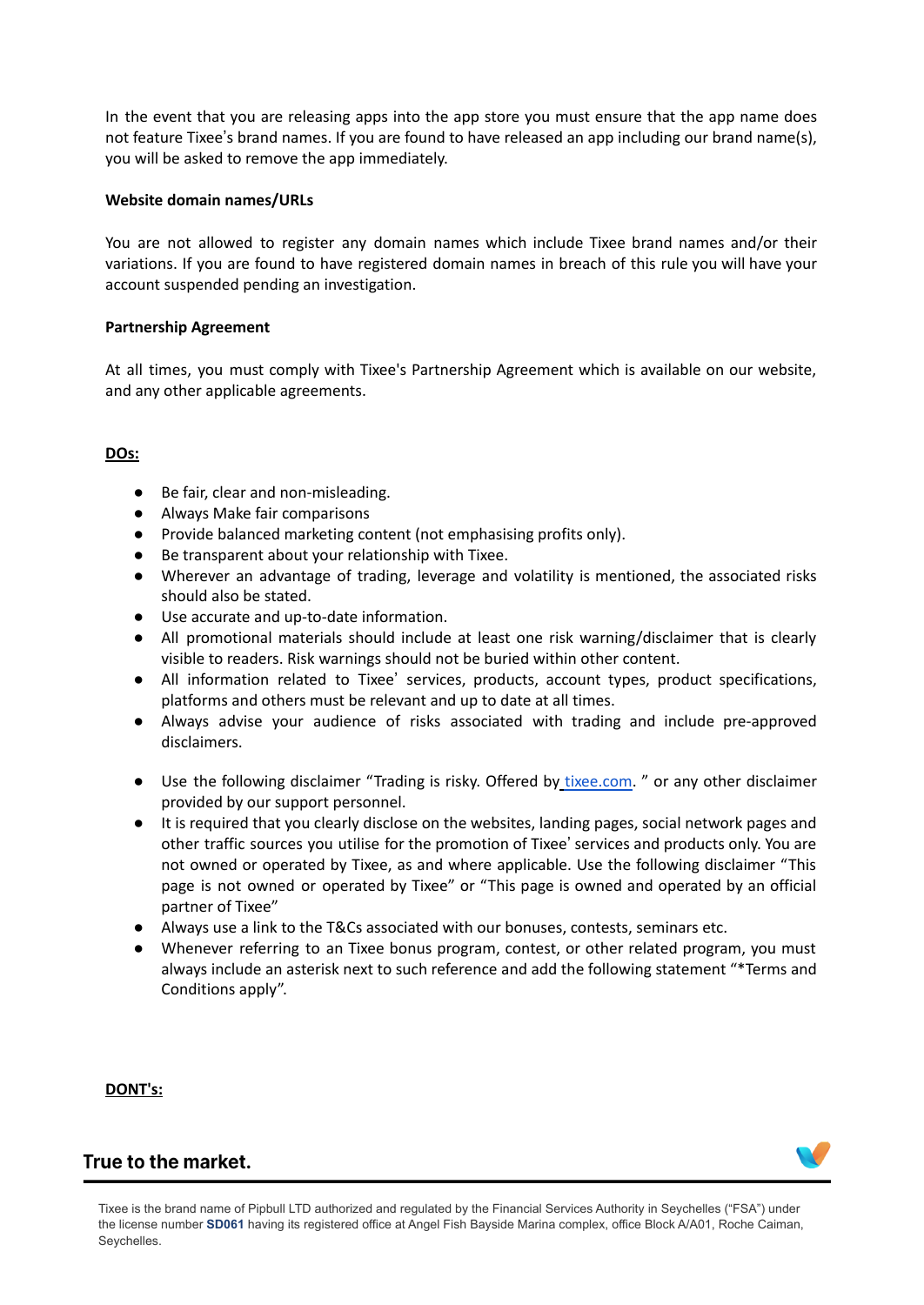- Do not make any promises, guarantees or trading suggestions to clients.
- Do not create unrealistic or exaggerated expectations.
- Do not promise that people can make money with Tixee.
- Do not use:
- "Easy profits",
- "win/make/earn money",
- "Start your trading career",
- "Make an income"
- as well as other similar terms.
- In addition to this, implying that trading leads to success, a change in lifestyle, financial freedom or any other unwarranted benefit is prohibited.
- Do not use any visual stimuli showing money (cash, credit cards, bills and coins) that imply that trading can lead to secured profits.
- Do not use absolute statements (the best, biggest) applies to both advantages and disadvantages.
- Do not market your services using the licenses of EU-based Tixee branded entities. Additionally, do not use
- "EU/CySEC/FCA regulated broker",
- "Your funds are protected with Tixee",
- or "worldwide/internationally regulated broker"
- as well as other similar terms.
- Do not use the logos of CySEC, FCA or other authorities/bodies.
- Do not use EU flag or any text/images implying that your promotions are targeted to the European Economic Area.
- Do not imply that trading in risky products such as Contracts for Differences are suitable for everyone.
- Do not mislead client to think that they are investing in the underlying instruments (shares/stocks, indices and others).
- Do not make statements that cannot be verified with tangible and objective evidence/sources.
- Do not advertise the fact that Tixee offers trading signals, auto-trading, robots, investment advice, or portfolio or fund management services.
- Do not make statements implying that Tixee's products can be physically delivered or are traded on a recognised Market/Stock Exchange. We offer only Contracts for Difference (CFDs) on a variety of underlying instruments such as FX, Stocks, Commodities and others.
- Do not imply that Tixee or its products, features or trading are associated with gambling.
- Do not compare Tixee services with those of a licensed credit or banking institutions.
- Do not introduce or present yourself as an employee or representative of Tixee. D
- Do not state that your activities and actions are endorsed by Tixee.
- Do not engage in any illegal activity of any type, including but not limited to displaying illegal content, which may have adverse reaction to Tixee. This includes, but is not limited to, the use of content that is libellous, defamatory, obscene, abusive, violent, bigoted, hate-oriented, illegal, pornographic, related to gambling or children, or is linked to a website that does so.
- Do not make or use unwarranted statements such as, but not limited to: "If you want to make money, contact me"

## **DO NOT USE:**

● "Win/make/earn money." "Work from home with trading"

# True to the market.